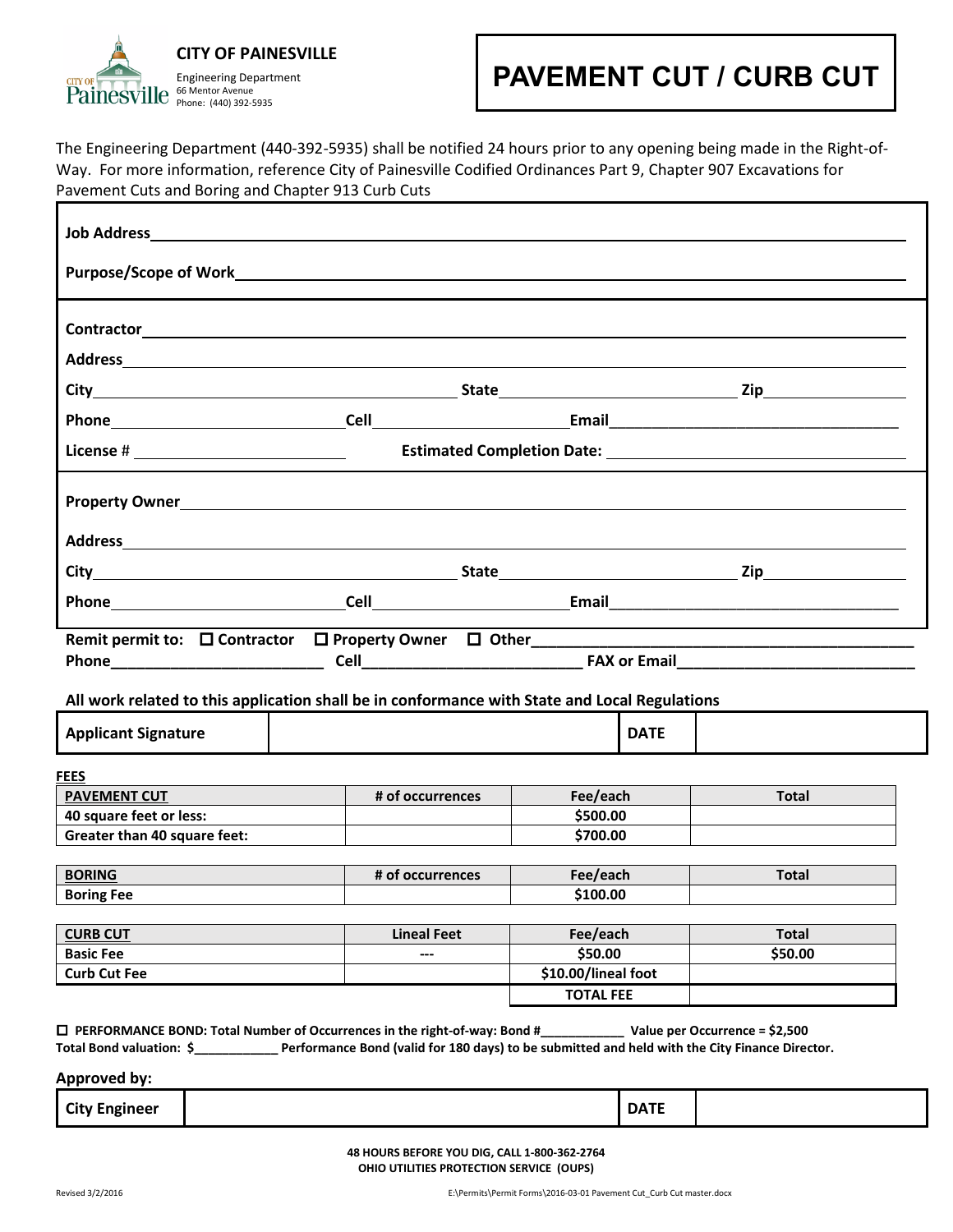## **Pavement Cut and Curb Cut Requirements and Information**

#### **Requirements**

- Permits are required
- **Contractor:** Contractors are required to be registered with the City of Painesville before doing any work in the City.
- **Submittals:**
	- Statement/Description of Work to be done
	- Preliminary review by **Engineering Department**
	- Site plan—detailed, legible, comprehensive, sufficiently clear
		- **Party lines marked**
		- **setback lines marked**
		- residence outline, garage and all out buildings in proper locations with dimensions
	- $\Box$  Construction plan—detailed, legible, comprehensive; sufficiently clear
	- $\Box$  Permit Application
	- Payment—check (made payable to the City of Painesville) or cash
- Permits must be obtained **prior** to the start of any work and are required to be displayed at the work site

This permit is issued in accordance with Section 913.04 Standards which state:

- (a) That the work shall be done according to the standard specifications of the City for public work of like character;
- (b) No proposed curb cut is longer than forty feet at the curb;
- (c) That the operation will not unreasonably interfere with: 1) vehicular and pedestrian traffic; 2) demand and necessity for parking spaces; 3) means of ingress and egress from the affected and adjacent properties; and
- (d) That the health, welfare and safety of the public will not be unreasonably impaired. (Ord. 49-78)

The applicant shall hold the City of Painesville harmless from any and all claims, damages and causes of action whatsoever which may arise from the work done under this permit.

#### **FEES**

| <b>PAVEMENT CUT</b>          | # of occurrences | Fee/each | Total |
|------------------------------|------------------|----------|-------|
| 40 square feet or less:      |                  | \$500.00 |       |
| Greater than 40 square feet: |                  | \$700.00 |       |

| <b>BORING</b>     | <br>ccurrences<br>Oι<br>ு | . In a<br>769UI. | <b>Total</b> |
|-------------------|---------------------------|------------------|--------------|
| <b>Boring Fee</b> |                           | \$100.00         |              |

| <b>CURB CUT</b>     | <b>Lineal Feet</b> | Fee/each            | Total   |
|---------------------|--------------------|---------------------|---------|
| <b>Basic Fee</b>    | $--$               | \$50.00             | \$50.00 |
| <b>Curb Cut Fee</b> |                    | \$10.00/lineal foot |         |

**TOTAL FEE\_\_\_\_\_\_\_\_\_\_\_\_\_\_\_\_\_\_\_\_\_\_\_\_\_\_\_\_\_\_\_\_**

|                          | <b>PERFORMANCE BOND: Total Number of Occurrences in the right-of-way: Bond #</b>               | Value per Occurrence = \$2,500 |
|--------------------------|------------------------------------------------------------------------------------------------|--------------------------------|
| Total Bond valuation: \$ | Performance Bond (valid for 180 days) to be submitted and held with the City Finance Director. |                                |

#### **Required Inspections**

Inspection services validate that work performed complies with the scope detailed in the permit description and/or approved plans. Below is the order of the required inspections. It is **mandatory** that you schedule each of the necessary inspections.

| <b>Required</b> | <b>Required Inspections</b>                                                                              | Date/Time |
|-----------------|----------------------------------------------------------------------------------------------------------|-----------|
|                 | Call 440-392-5935 at least 24 hours before the desired inspection                                        |           |
|                 | Apron/Sidewalk Inspection - before concrete is poured                                                    |           |
|                 | Final - The final inspection shall be made after all work required by the plan approval is<br>completed. |           |

#### **Additional Information:**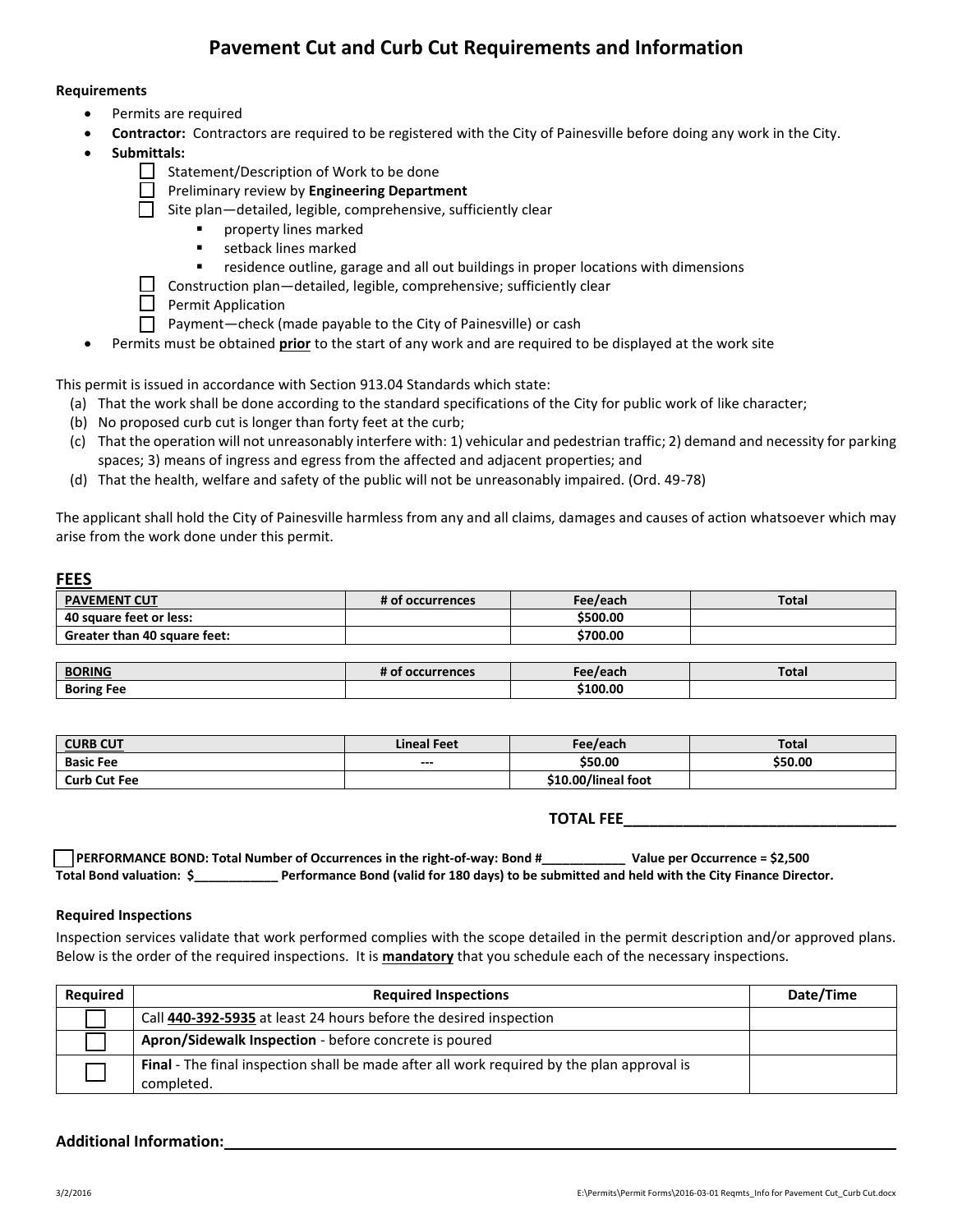

#### **Chapter 907 Excavation**

#### **907.01 OPENINGS.**

No person shall construct, operate or maintain any opening for either the removing or receiving of goods, wares or merchandise of any kind whatsoever, or any areaway, stairways, steps or other structures in any street, alley, right-of-way or sidewalk of the City except by permission of the City Manager.

#### **907.02 UNAUTHORIZED EXCAVATION PROHIBITED.**

No person shall, without permission from the City Manager, dig, remove or carry away, or cause the same to be done, any stone, earth, sand or gravel from any street, lane, alley, right-of-way or public ground, for any purpose whatever.

#### **907.03 EXCAVATION FOR PRIVATE AND PUBLIC PURPOSES.**

All street openings, in dirt or paved streets, of whatever nature, shall be made in accordance with the rules and regulations of this chapter.

#### **907.04 REGISTRATION; STREET OPENINGS AND PAVEMENT CUTS.**

Street openings and pavement cuts for private purposes may be made only by a registered and licensed sewer builder as defined in [Chapter 1308,](http://library.amlegal.com/nxt/gateway.dll?f=jumplink$jumplink_x=Advanced$jumplink_vpc=first$jumplink_xsl=querylink.xsl$jumplink_sel=title;path;content-type;home-title;item-bookmark$jumplink_d=ohio(painesville_oh)$jumplink_q=%5bfield%20folio-destination-name:) registered master plumber as defined in [Chapter 1307](http://library.amlegal.com/nxt/gateway.dll?f=jumplink$jumplink_x=Advanced$jumplink_vpc=first$jumplink_xsl=querylink.xsl$jumplink_sel=title;path;content-type;home-title;item-bookmark$jumplink_d=ohio(painesville_oh)$jumplink_q=%5bfield%20folio-destination-name:) or other qualified person, firm or corporation acceptable to the City Engineer and registered as defined in [Chapter 1306,](http://library.amlegal.com/nxt/gateway.dll?f=jumplink$jumplink_x=Advanced$jumplink_vpc=first$jumplink_xsl=querylink.xsl$jumplink_sel=title;path;content-type;home-title;item-bookmark$jumplink_d=ohio(painesville_oh)$jumplink_q=%5bfield%20folio-destination-name:) and the full cost and expense of such work shall be paid by the applicant for such street opening or pavement cut. City departments performing the work shall be exempt from the requirements of this section.

#### **907.05 PAVEMENT CUTS; PERMITS AND FEES.**

- (a) A permit shall be obtained from the City Engineer and a fee shall be paid to the City by the applicant before a pavement cut or an excavation, boring or tunneling beneath the pavement is made, and/or an excavation, boring or tunneling is made within the right-of-way. The following fee schedule for pavement cuts shall apply to all work conducted in the right-of-way.
	- (1) Pavement cuts that are 40 square feet or less shall be charged five hundred dollars (\$500.00) per occurrence;
	- (2) Pavement cuts that exceed the size indicated in Section [907.05\(](http://library.amlegal.com/nxt/gateway.dll?f=jumplink$jumplink_x=Advanced$jumplink_vpc=first$jumplink_xsl=querylink.xsl$jumplink_sel=title;path;content-type;home-title;item-bookmark$jumplink_d=ohio(painesville_oh)$jumplink_q=%5bfield%20folio-destination-name:)a)(1) shall be charged seven hundred dollars (\$700.00) per occurrence;
	- (3) Excavations, borings or tunneling beneath the roadway that do not require the pavement to be cut or broken, and/or excavations, borings or tunneling made within the unpaved right-of-way, (including sidewalk and tree lawn area) shall be charged one hundred dollars (\$100.00) per occurrence. An "occurrence" is any time a bore or tunneling is conducted in the right-of-way or underneath the roadway.
- (b) The permit fee outlined in Section  $907.05(a)$  shall be credited in the following manner:
	- (1) Twenty-five percent shall be credited to the General Fund to cover the cost of inspection.
	- (2) Seventy-five percent shall be credited to the Street Construction, Maintenance and Repair Fund to cover the cost of pavement replacement, except as may be provided below.

#### **907.06 RESTORATION.**

- (a) Backfilling. Trenching occasioned by pavement cuts in dirt streets and under the paved portion of streets shall be backfilled by the applicant. The trench shall be backfilled with material acceptable to the City Engineer, and shall be compacted in six-inch layers, using mechanical compactors if necessary to obtain required compaction. The trench shall be brought to the existing street grade.
- (b) Pavement Restoration. The pavement will be restored by the permit holder in a manner acceptable to the City Engineer or their designee.

#### **907.07 MAJOR UNDERGROUND REPLACEMENTS OR NEW CONSTRUCTION OF UTILITIES.**

Sections [907.03](http://library.amlegal.com/nxt/gateway.dll?f=jumplink$jumplink_x=Advanced$jumplink_vpc=first$jumplink_xsl=querylink.xsl$jumplink_sel=title;path;content-type;home-title;item-bookmark$jumplink_d=ohio(painesville_oh)$jumplink_q=%5bfield%20folio-destination-name:) through [907.08](http://library.amlegal.com/nxt/gateway.dll?f=jumplink$jumplink_x=Advanced$jumplink_vpc=first$jumplink_xsl=querylink.xsl$jumplink_sel=title;path;content-type;home-title;item-bookmark$jumplink_d=ohio(painesville_oh)$jumplink_q=%5bfield%20folio-destination-name:) shall not apply to major underground replacements or new construction of utilities undertaken by the utility companies authorized to place their utilities in the public right of way. The utility company or its designated contractor shall replace pavements and sidewalks in like kind. The City shall bill the utility company and the utility company shall insure payment for inspection at the City's established inspection rate in effect at the time the inspection services are required.

#### **907.08 PERFORMANCE BOND.**

### **48 HOURS BEFORE YOU DIG, CALL 1-800-362-2764 OHIO UTILITIES PROTECTION SERVICE (OUPS)**